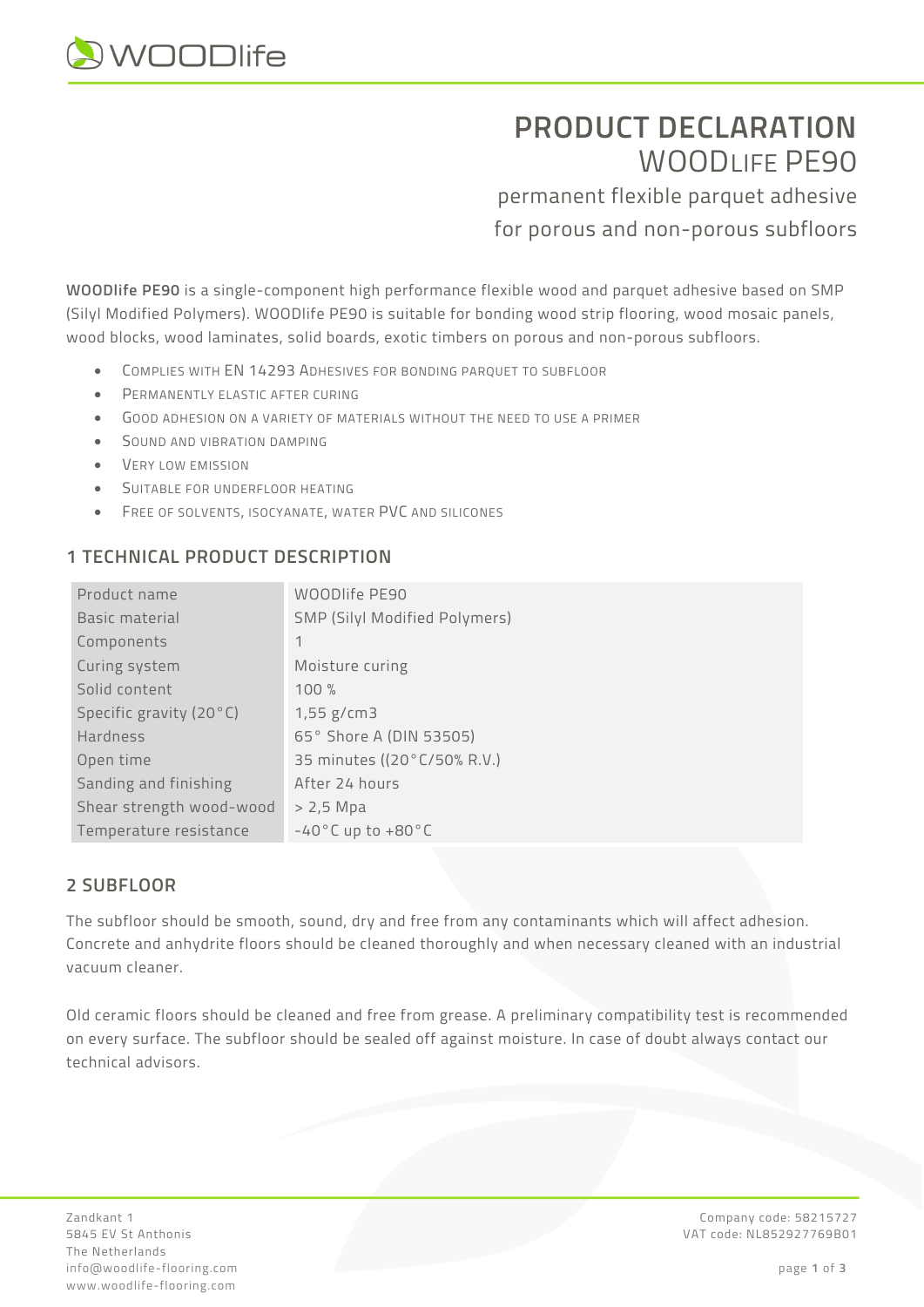# **AWOODlife**

The moisture content must be as recommended by the flooring manufacturer but should not exceed: concrete 3%, with underfloor heating installations 2%. For anhydrite 0,5%, with underfloor heating installations 0,3% measured with a hygrometer. When bonding on pre-treated floors or using woods, which contain a high content of oil always consult our technical advisors. For use on plastics like PE and PP always contact us for additional tests. A primer is not needed on most surfaces and could have a negative influence on the adhesion of **WOODlife PE90**.

# **3 APPLICATION**

Apply **WOODlife PE90** with a trowel and spread the adhesive evenly over an area of subfloor that can be covered with the wood flooring within 35 minutes. We advise the use of trowels with triangular notches, leaving at least 1200 gr of glue per m2. Suitable trowel codes for WOODlife multiplanks are: B12, B14, B15.

WOODlife offers a trowel with extra high notch depths (see image on the right). This trowel is epically well suited for subfloors which are not perfectly even, as well as for multiplanks with very large dimensions. The glue usage with this trowel is appr. 1400-1500 grams per m2.



For other floor types we recommend for instance, B3 for bonding wood mosaic panels and S4 for bonding solid boards. The trowel to be used is also depending on the subfloor. In general, we can say a fine notched trowel for use on a smooth floor and a rough notched trowel for an uneven floor.

The open time can vary depending on the temperature and the relative humidity. If the adhesive already formed a skin it should be removed, and new adhesive should be applied. Any adhesive on the wood should be removed before it has cured with a towel. Cured adhesive must be removed mechanically. Allow a gap of minimum 8 mm around the perimeter of the laid parquet. When bigger changes in dimensions are expected the gap should be changed accordingly.

**WOODlife PE90** is moisture curing. This implicates that the relative humidity of the room before, during and after the installation should be above 30% and below 70%. Check before installation that the moisture content of the wood is as recommended by the supplier, generally between 6 and 8%. Guide to operating values:

- $\rightarrow$  Temperature 14-18°C
- $\rightarrow$  Relative humidity maximum 70%
- $\rightarrow$  Subfloor temperature between 14 and 20 $^{\circ}$ C
- $\rightarrow$  Adhesive temperature minimum 14°C

The Netherlands info@woodlife-flooring.com page **2** of **3** www.woodlife-flooring.com

Zandkant 1 Company code: 58215727 5845 EV St Anthonis VAT code: NL852927769B01